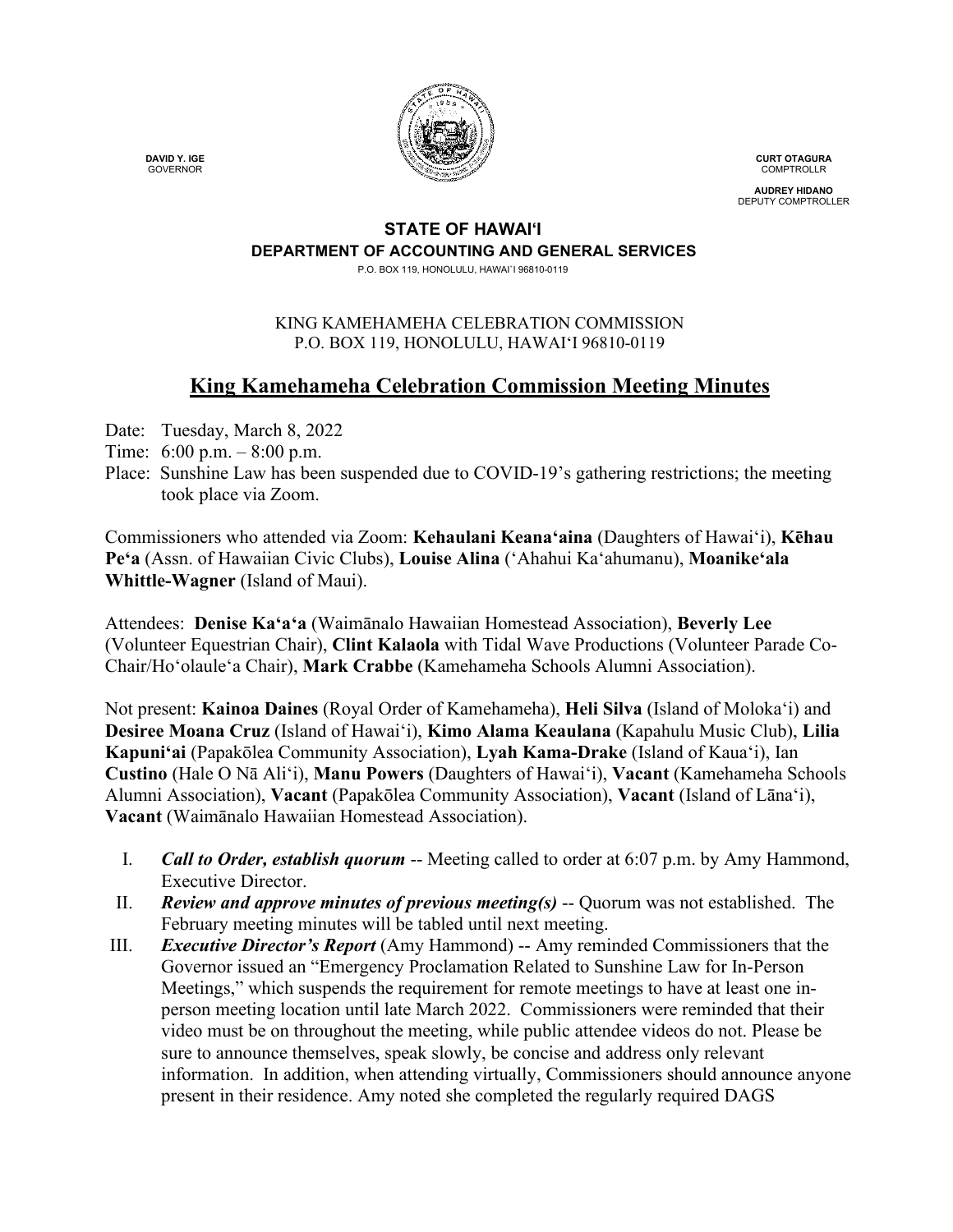administrative duties and tasks and attended the monthly DAGS meeting as well as HTA meetings. Amy was able to complete her procurement training to obtain HiPro procurement status. She was also able to work with HTA and the Attorney General's office to complete the contract for funding and secure the insurance requirements for the grant.

## IV. *KKCC Business*

- *i. Executive Committee Report* -- Kainoa and Amy met with ABC Mouse, a website that receives 200,000 viewers per day. We will be working with them on some keiki programming. We also met with Mana Comics who is doing a comic about the early years of King Kamehameha.
- *ii. Vote to form an Investigative Committee to create a Friends of King Kamehameha Celebration Organization --* Due to the lack of quorum the vote to create an investigative committee was table until the next meeting.
- *iii. Financial Update* (Ian Custino) -- Amy reported on behalf of Ian that there are no changes since last month.
	- *i. Fundraising Committee* (Ian Custino) -- Amy reported the sponsorship proposal is forthcoming.
- *iv. Committee Reports*
	- *i. Legislative* (Manu Powers) -- A legislative hearing for approval of Ian's Commission seat is planned for March 14, but will most likely be rescheduled. Other hearings are yet to be scheduled for the incoming Commission appointments.
	- *ii. Statuary* (Desiree Moana Cruz) -- Nothing to report.
	- *iii. Retention* (Kēhau Pe'a and Kehaulani Keanaʻaina) -- Kēhau thanked Mark Crabbe for following through with his application for the KSAA seat. She commented that everyone incuding Denise Kaʻaʻa's application is still in progress for Waimānalo Homestead and the Lānaʻi seat is still vacant. Lyah, Kauaʻi Commissioner, will not renew her seat and we are awaiting response from her suggested replacement nominee, Kimo Perry.
	- *iv. State Archives* (Kimo Alama Keaulana) -- Nothing to report.
	- *v. Events*
		- *1. Kauaʻi Lei Draping/Hoʻolauleʻa* (Lyah Kama-Drake) -- Nothing to report.
		- *2. Oʻahu*
			- *a. Parade, Hoʻolauleʻa* (Clint Kalaola, Oʻahu Parade Co-Chair) -- Clint reported that the Hoʻolauleʻa will be held on Saturday, June 11, from 11 am – 4 pm at the Queen Kapiʻolani Park instead of Aloha Tower Marketplace. Like previous years, it will include merchandise vendors, informational booths, entertainment, and cultural activities. The parade committee met and are finalizing the parade application. Also, it was noted that the Convention Center is unavailable this year for float building and we are seeking a new building location.
			- *b. Pāʻū Units* (Beverly Lee, Equestrian Chair) -- Beverly reported that currently our Pāʻū Queen and seven of our eight island units have secured horses. This year we will have four horses per unit which will include Page, Princess, one escort and one attendant. She has also secured a State Banner Page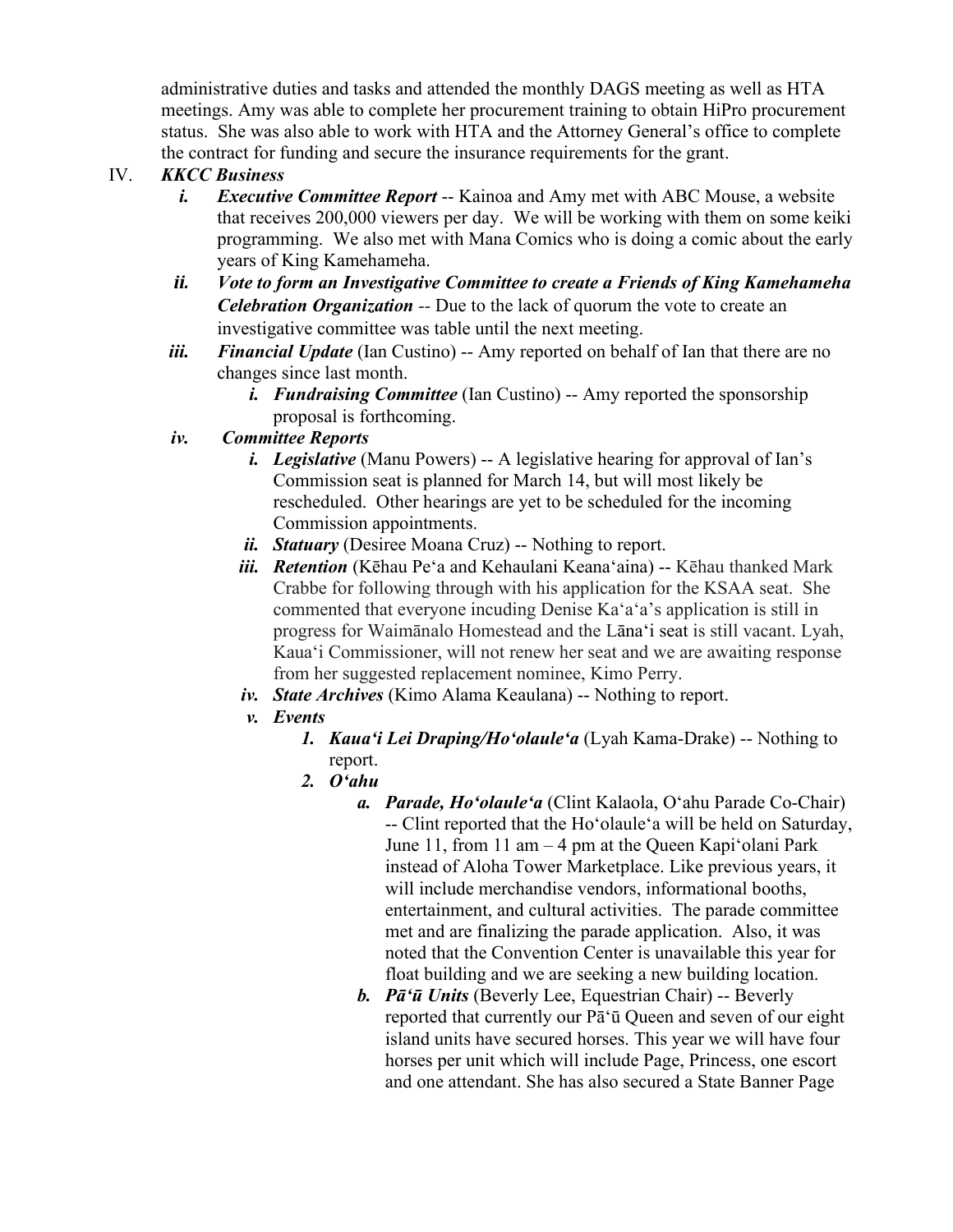and is continuing to work on securing horses for the last island. The lack of horses is due to Gunstock Ranch's inability to rent their horses this year. Many of the horses from various ranches have died or been sold. North Shore Stables will provide a unit and each rider is to pay \$1,700 per horse. Challenges occur but they are working through them. A verbal agreement was made for the pāʻū units to stage at the ʻIolani Palace Grounds and for pāʻū drapers to wrap at Kanaʻina Building.

- *c. Statue Lei Draping* (Louise Alina) -- Planning is in progress, with nothing new to report.
- *3. Molokaʻi Parade/Hoʻolauleʻa* (Heli Silva) -- Nothing to report.
- *4. Maui Parade/Hoʻolauleʻa* (Moanikeʻala Whittle-Wagner) -- Moani reported that a public meeting will be held at the College. They will have all eight islands represented, with six horses in each unit. They have collaborated with the polo community and will add a polo match on June 18. She also inquired if Oʻahu is approved for having vendors at the Hoʻolauleʻa as the County has restricted them for Maui. Clint advised he has not had any objections at the time.
- *5. Lānaʻi* (Vacant) -- Nothing to report.
- *6. Island of Hawaiʻi*
	- *a. Hilo Lei Draping and Kohala Lei Draping/Parade/ Hoʻolauleʻa* (Desiree Moana Cruz) -- Nothing to report.
	- *b. Kona Lei Draping/Parade/ Hoʻolauleʻa* (Manu Powers) -- Kehaulani reported they are focusing on additional funding and social media. They have a new chairperson for Hoʻolauleʻa and will be holding the event on the grounds of Huliheʻe Palace. Also, they have secured six horses per island and will have many new riders to participate this year.
- *7. 150th Kamehameha Day Celebration Committee* (Kainoa Daines) -- Amy reported for Kainoa and Desiree that they have been working to secure a variety of museums and art galleries to host tributes to King Kamehameha. The Volcano Arts Center will be hosting an art contest. Please see their website for additional information. Once finalized, a list of activities will be posted on the KKCC website.

### V.*Commissioner reports/updates non-island specific representatives*

- i. *Royal Order of Kamehameha* (Kainoa Daines) -- Amy reported on behalf of Kainoa that the Royal Order agreed to absorb the balance of float-building costs to accommodate our budget.
- ii. *'Ahahui Ka'ahumanu* (Louise Alina) -- Louise reported that they held elections and voted in a new board to begin in April. The position of President remains the same.
- iii. *Hale O Nā Ali'i* (Ian Custino) -- Nothing to report.
- iv. *Daughters & Sons of Hawaiian Warriors, Māmakakaua* (Puake'ala Mann) -- Nothing to report.
- v. *Daughters of Hawai'i* (Kehaulani Keana'aina) -- Kehaulani announced they will be holding a celebration on March 17 in rememberance of Kauikeaouli, King Kamehameha III, at Kauikeaouli Stone, Keauhou Bay at 9:15 am. They are working